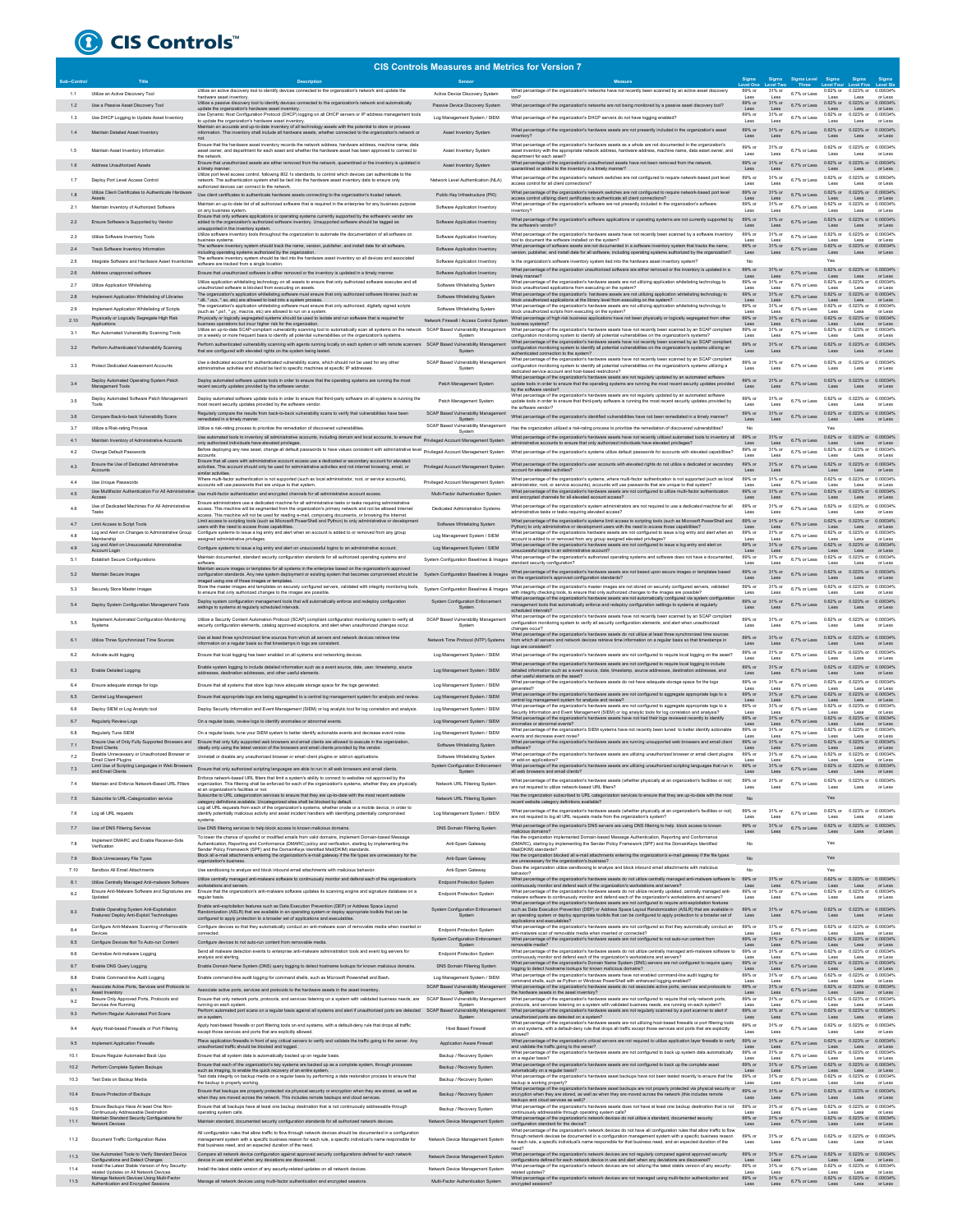

|                |                                                                                               |                                                                                                                                                                                                                                                                                                            | <b>CIS Controls Measures and Metrics for Version 7</b> |                                                                                                                                                                                                                                                                                     |                   |                |                                      |                            |                                     |                     |
|----------------|-----------------------------------------------------------------------------------------------|------------------------------------------------------------------------------------------------------------------------------------------------------------------------------------------------------------------------------------------------------------------------------------------------------------|--------------------------------------------------------|-------------------------------------------------------------------------------------------------------------------------------------------------------------------------------------------------------------------------------------------------------------------------------------|-------------------|----------------|--------------------------------------|----------------------------|-------------------------------------|---------------------|
|                |                                                                                               |                                                                                                                                                                                                                                                                                                            | Sensor                                                 |                                                                                                                                                                                                                                                                                     |                   |                | Sigma Sigma Level<br>.evel Two Three |                            |                                     |                     |
| 11.6           | Use Dedicated Machines For All Network<br>Admin<br>istrative Tasks                            | Ensure network engineers use a dedicated machine for all administrative tasks or tasks requiring elevated<br>access. This machine shall be segmented from the organization's primary network and not be allowed Internet                                                                                   | Dedicated Administration Systems                       | What percentage of the organization's network engineers are not utilizing a dedicated machine for all<br>strative tasks or tasks requiring elevated access to the organization's network devices?                                                                                   | 69% or            | 31% or         | 6.7% or Less                         |                            | 0.62% or 0.023% or 0.00034%<br>Less |                     |
|                | Manage Network Infrastructure Through a                                                       | access. This machine shall not be used for reading e-mail, composing documents, or surfing the Internet<br>Manage the network infrastructure across network connections that are separated from the business use of that                                                                                   |                                                        | What percentage of the organization's network engineers are not utilizing a dedicated machine, located on a                                                                                                                                                                         |                   | 31% or         |                                      |                            | 0.62% or 0.023% or 0.00034%         |                     |
| 11.7           | Dedicated Network                                                                             | network, relying on separate VLANs or, preferably, on entirely different physical connectivity for management<br>sessions for network devices.                                                                                                                                                             | Dedicated Administration Systems                       | dedicated management network, for all administrative tasks or tasks requiring elevated access to the<br>organization's network devices?                                                                                                                                             | Less              | Loss           | 6.7% or Less                         | Less                       | Less                                | or Less             |
| 12.1           | Maintain an Inventory of Network Boundaries                                                   | Maintain an up-to-date inventory of all of the organization's network boundaries.<br>Scan for Unauthorized Connections across Trusted Perform regular scans from outside each trusted network boundary to detect any unauthorized connections                                                              | System Configuration Enforcement                       | Network Firewall / Access Control System Does the organization maintain an up-to-date inventory of all of the organization's network boundaries?<br>What percentage of the organization's hardware assets have not recently been scanned to identify unauthorized                   | No<br>69% or      | 31% or         |                                      | Yes                        | 0.62% or 0.023% or 0.00034%         |                     |
| 12.2           | Network Boundaries<br>Deny Communications with Known Malicious IP                             | hich are accessible across the boundary.<br>Deny communications with known malicious or unused Internet IP addresses and limit access only to trusted and                                                                                                                                                  |                                                        | twork boundaries?<br>Are each of the organization's network boundaries configured to deny communications with known malicious or                                                                                                                                                    |                   |                | 6.7% or Less                         | Less<br>Yes                |                                     |                     |
| 12.3           |                                                                                               | necessary IP address ranges at each of the organization's network boundaries,<br>Deny communication over unauthorized TCP or UDP ports or application traffic to ensure that only authorized                                                                                                               | Network Firewall / Access Control System               | nused Internet IP addresses and limit access only to trusted and necessary IP address ranges?<br>Are each of the organization's network boundaries configured to deny communication over unauthorized TCP or                                                                        | No                |                |                                      |                            |                                     |                     |
|                | Deny Communication over Unauthorized Ports                                                    | protocols are allowed to cross the network boundary in or out of the network at each of the organization's<br>retwork boundaries.                                                                                                                                                                          |                                                        | Network Firewall / Access Control System UDP ports or application traffic to ensure that only authorized protocols are allowed to cross the network<br>boundary in or out of the network?                                                                                           |                   |                |                                      | Yes                        |                                     |                     |
| 12.5           | Configure Monitoring Systems to Record Network<br>Parkets                                     | Configure monitoring systems to record network packets passing through the boundary at each of the<br>organization's network boundaries                                                                                                                                                                    | Network Packet Capture System                          | What percentage of the organization's network boundaries are not configured to record network packets passing<br>through the boundary?                                                                                                                                              | 69% or<br>Less    | 31% or<br>Less | 6.7% or Less                         | Less                       | 0.62% or 0.023% or 0.00034%<br>Less | or Less             |
| 12.6           | Deploy Network-based IDS Sensor                                                               | Deploy network-based Intrusion Detection Systems (IDS) sensors to look for unusual attack mechanisms and<br>detect compromise of these systems at each of the organization's network boundaries.                                                                                                           | Network Based Intrusion Detection System<br>(NIDS)     | What percentage of the organization's network boundaries are not configured to require network-based Intrusio<br>Detection Systems (IDS) sensors to look for unusual attack mechanisms and detect compromise of these                                                               | 69% or<br>Less    | 31% or<br>Less | 6.7% or Less                         | 0.62% or<br>Less           | 0.023% or<br>Less                   | 0.00034%<br>or Less |
|                | Deploy Network-Based Intrusion Prevention                                                     | Deploy network-based Intrusion Prevention Systems (IPS) to block malicious network traffic at each of the                                                                                                                                                                                                  | Network Based Intrusion Prevention                     | systems the boundary?<br>What percentage of the organization's organization's network boundaries are not configured to require network-                                                                                                                                             | 69% or            | 31% or         |                                      | 0.62% or 0.023% or         |                                     | 0.00034%            |
| 12.7           |                                                                                               | nization's network boundaries                                                                                                                                                                                                                                                                              | System (IPS)                                           | based Intrusion Prevention Systems (IPS) sensors to look for unusual attack mechanisms and detect<br>compromise of these systems the boundary?                                                                                                                                      | Less              | Less           | 6.7% or Less                         | Less                       | Less                                | or Less             |
| 12.8           |                                                                                               | Deploy NetFlow Collection on Networking Boundary Enable the collection of NetFlow and logging data on all network boundary devices.                                                                                                                                                                        | Network Device Management System                       | What percentage of the organization's network boundary devices are not required to use NetFlow and logging<br>Caracter on the devices                                                                                                                                               | R9% or<br>Less    | 31% or<br>Less | 6.7% or Less                         | 0.62% or<br>Less           | 0.023% or<br>Less                   | 0.00034%<br>or Less |
| 12.9           | Deploy Application Layer Filtering Proxy Server                                               | Ensure that all network traffic to or from the Internet passes through an authenticated application layer proxy that<br>is configured to filter unauthorized connections.                                                                                                                                  | Network Firewall / Access Control System               | What percentage of the organization's network boundaries are not configured to pass through an authenticated<br>application layer proxy that is configured to filter unauthorized connections?                                                                                      | 69% or<br>Less    | 31% c<br>Less  | 6.7% or Less                         | 0.62% or<br>Less           | 0.023% or<br>Less                   | 0.000349<br>or Less |
| 12.10          | Decrypt Network Traffic at Proxy                                                              | Decrypt all encrypted network traffic at the boundary proxy prior to analyzing the content. However, the<br>organization may use whitelists of allowed sites that can be accessed through the proxy without decrypting the<br>traffic.                                                                     | Network Firewall / Access Control System               | What percentage of the organization's network boundaries are not configured to decrypt all encrypted network<br>traffic prior to analyzing the content?                                                                                                                             | 69% or            | 31% or<br>Less | 6.7% or Less                         | 0.62% or<br>Less           | 0.023% or<br>Less                   | 0.00034%<br>or Less |
| 12.11          | Require All Remote Login to Use Multi-factor                                                  | Require all remote login access to the organization's network to encrypt data in transit and use multi-factor                                                                                                                                                                                              | Multi-Factor Authentication System                     | What percentage of the organization's hardware devices are not required to utilize encryption and multi-factor                                                                                                                                                                      | 69% or            | 31% or         | 6.7% or Less                         | 0.62% or                   | 0.023% or                           | 0.00034%            |
|                | Authentication<br>Manage All Devices Remotely Logging into Internal                           | authentication.<br>Scan all enterprise devices remotely logging into the organization's network prior to accessing the network to                                                                                                                                                                          | System Configuration Enforcement                       | authentication when remotely accessing the organization's network systems?<br>What percentage of the organization's devices remotely logging into the organization's network are not scanner                                                                                        | Less<br>69% or    | Less<br>31% or | 6.7% or Less                         | Less                       | Less<br>0.62% or 0.023% or 0.00034% | or Less             |
| 12.12          | Netw                                                                                          | ensure that each of the organization's security policies has been enforced in the same manner as local network<br>Maintain an inventory of all sensitive information stored, processed, or transmitted by the organization's                                                                               | System                                                 | prior to accessing the network to ensure that each of the organization's security policies has been enforced in the<br>me manner as local network devices?<br>Does the organization maintain an inventory of all sensitive information stored, processed, or transmitted by the     | Less              | Loss           |                                      | Less                       | Less                                | or Less             |
| 13.1           | Maintain an Inventory Sensitive Information                                                   | echnology systems, including those located onsite or at a remote service provider                                                                                                                                                                                                                          | Data Inventory / Classification System                 | organization's technology systems, including those located onsite or at a remote service provider's                                                                                                                                                                                 | No                |                |                                      | Yes                        |                                     |                     |
|                | Remove Sensitive Data or Systems Not Regularly<br>Accessed by Organization                    | Remove sensitive data or systems not regularly accessed by the organization from the network. These systems hall only be used as stand alone systems (disconnected from the network) by the business unit needing to<br>ccasionally use the system or completely virtualized and powered off until needed. | Data Inventory / Classification System                 | Does the organization regularly remove sensitive data sets or systems not regularly accessed by the<br>organization from the network?                                                                                                                                               |                   |                |                                      | Yes                        |                                     |                     |
| 13.3           | Monitor and Block Unauthorized Network Traffic                                                | Deploy an automated tool on network perimeters that monitors for unauthorized transfer of sensitive information<br>and blocks such transfers while alerting information security professionals.                                                                                                            | Network Based Data Loss Prevention<br>(DLP) System     | Has the organization deployed an automated tool on network perimeters that monitors for sensitive information<br>and blocks such transfers while alerting information security professionals?                                                                                       | No                |                |                                      | Yes                        |                                     |                     |
| 13.4           | Only Allow Access to Authorized Cloud Storage or<br>Email Providers                           | Only allow access to authorized cloud storage or email providers.                                                                                                                                                                                                                                          |                                                        | Network Firewall / Access Control System Does the organization only allow access to authorized cloud storage or email providers?                                                                                                                                                    | <b>No</b>         |                |                                      | Yes                        |                                     |                     |
| 13.5           | Monitor and Detect Any Unauthorized Use of<br>Encryption                                      | Monitor all traffic leaving the organization and detect any unauthorized use of encryption                                                                                                                                                                                                                 | Network Based Data Loss Prevention<br>(DLP) System     | What percentage of the organization's network boundaries are not configured to monitor all traffic leaving the<br>organization and detect any unauthorized use of encryption?                                                                                                       | 69% or<br>Less    | 31% or<br>Less | 6.7% or Less                         | Less                       | 0.62% or 0.023% or 0.00034%<br>Less | or Less             |
| 13.6           | Encrypt the Hard Drive of All Mobile Devices                                                  | Utilize approved whole disk encryption software to encrypt the hard drive of all mobile devices                                                                                                                                                                                                            | Whole Disk Encryption System                           | What percentage of the organization's mobile devices do not utilize approved whole disk encryption software?                                                                                                                                                                        | 69% or<br>Less    | 31% or<br>Less | 6.7% or Less                         | Less                       | 0.62% or 0.023% or 0.00034%<br>Less | or Less             |
| 13.7           | Manage USB Devices                                                                            | If USB storage devices are required, enterprise software should be used that can configure systems to allow the<br>use of specific devices. An inventory of such devices should be maintained.                                                                                                             | <b>Endpoint Protection System</b>                      | What percentage of the organization's hardware assets are not configured to only allow the use of specific USB<br>devices?                                                                                                                                                          | 69% or<br>Less    | 31% or<br>Less | 6.7% or Less                         | 0.62% or<br>Less           | 0.023% or 0.00034%<br>Less          | or Less             |
| 13.8           | Manage System's External Removable Media's<br>Read/write Configurations                       | Configure systems not to write data to external removable media, if there is no business need for supporting                                                                                                                                                                                               | <b>Endpoint Protection System</b>                      | What percentage of the organization's hardware assets are not configured not to write data to USB storage<br>devices, if there is no business need for supporting such devices?                                                                                                     | 69% or<br>Less    | 31% c<br>Less  | 6.7% or Less                         | 0.62% or<br>Less           | 0.023% or<br>Less                   | 0.00034%<br>or Less |
| 13.9           | Encrypt Data on USB Storage Devices                                                           | If USB storage devices are required, all data stored on such devices must be encrypted while at rest.                                                                                                                                                                                                      | <b>Endpoint Protection System</b>                      | What percentage of the organization's hardware assets are not configured to encrypt all data stored on USB<br>devices?                                                                                                                                                              | 69% or<br>Less    | 31% or<br>Loss | 6.7% or Less                         | $0.62\%$ or<br>Loss        | 0.023% or<br>Less                   | 0.000349<br>or Less |
| 14.1           | Segment the Network Based on Sensitivity                                                      | Segment the network based on the label or classification level of the information stored on the servers, locate all<br>sensitive information on separated Virtual Local Area Networks (VLANs).                                                                                                             | Network Firewall / Access Control System               | hat percentage of the organization's network devices are not located on dedicated Virtual Local Area Networks<br>(VLANs)?                                                                                                                                                           | 69% or<br>Less    | 31% or<br>Less | 6.7% or Less                         | $0.62\%$ or<br>Less        | 0.023% or<br>Less                   | 0.000349<br>or Less |
| 14.2           | Foable Firewall Filtering Between VLANs                                                       | Enable firewall filtering between VLANs to ensure that only authorized systems are able to communicate with<br>other systems necessary to fulfill their specific responsibilities                                                                                                                          | Network Firewall / Access Control System               | What percentage of the organization's network devices are not located on dedicated Virtual Local Area Networks<br>(VLANs) separated by firewall filters?                                                                                                                            | 69% or            | 31% or         | 6.7% or Less                         | 0.62% or 0.023% or         |                                     | 0.00034%<br>or Less |
| 14.3           | Disable Workstation to Workstation Communication                                              | Disable all workstation to workstation communication to limit an attacker's ability to move laterally and<br>compromise neighboring systems, through technologies such as Private VLANs or m                                                                                                               | Network Firewall / Access Control System               | What percentage of the organization's workstation devices are not located on dedicated Private Virtual Local<br>Area Networks (PVLANs)?                                                                                                                                             | 69% or<br>Less    | 31% or<br>Less | 6.7% or Less                         | 0.62% or<br>Less           | 0.023% or<br>Less                   | 0.00034%<br>or Less |
| 14.4           | Encrypt All Sensitive Information in Transit                                                  | Encrypt all sensitive information in transit.                                                                                                                                                                                                                                                              | System Configuration Enforcement                       | What percentage of the organization's sensitive information is not encrypted in transit?                                                                                                                                                                                            | 69% or<br>Less    | 31% or<br>Less | 6.7% or Less                         | 0.62% or<br>Less           | 0.023% or<br>Less                   | 0.00034%<br>or Less |
|                | Utilize an Active Discovery Tool to Identify Sensitive                                        | Utilize an active discovery tool to identify all sensitive information stored, processed, or transmitted by the<br>organization's technology systems, including those located onsite or at a remote service provider and update the                                                                        | Data Inventory / Classification System                 | What percentage of the organization's assets have not been scanned by an active discovery tool to identify all<br>sensitive information stored, processed, or transmitted by the organization's technology systems?                                                                 | 69% or            | 31% or<br>Less | 6.7% or Less                         | 0.62% or<br>Less           | 0.023% or                           | 0.00034%<br>or Less |
|                |                                                                                               | anization's sensitive information inventory<br>Protect all information stored on systems with file system, network share, claims, application, or database                                                                                                                                                 | System Configuration Enforcement                       | What percentage of the organization's hardware assets have not been configured with appropriate file system,                                                                                                                                                                        | Less<br>69% or    | 31% or         |                                      | 0.62% or 0.023% or         | Less                                | 0.00034%            |
| 14.6           | Protect Information through Access Control Lists                                              | specific access control lists. These controls will enforce the principle that only authorized individuals should have<br>access to the information based on their need to access the information as a part of their responsibilities                                                                       | System                                                 | network share, claims, application, or database specific access control lists'                                                                                                                                                                                                      | Less              | Less           | 6.7% or Less                         | Less                       | Less                                | or Less             |
| 14.7           | Enforce Access Control to Data through Automated<br>Tools                                     | Use an automated tool, such as host-based Data Loss Prevention, to enforce access controls to data even when<br>data is copied off a system.                                                                                                                                                               | Host Based Data Loss Prevention (DLP)<br>System        | What percentage of the organizations systems do not use an automated tool, such as host-based Data Loss<br>Prevention, to enforce access controls to data even when data is copied off a system?                                                                                    | 69% or<br>Less    | 31% or<br>Less | 6.7% or Less                         | $0.62\%$ or<br>Less        | 0.023% or<br>Less                   | 0.00034%<br>or Less |
| 14.8           | Encrypt Sensitive Information at Rest                                                         | Encrypt all sensitive information at rest using a tool that requires a secondary authentication mechanism not<br>integrated into the operating system, in order to access the information.                                                                                                                 | Host Based Data Loss Prevention (DLP)<br>System        | What percentage of the organization's sensitive information is not encrypted at rest and requires a secondary<br>authentication mechanism not integrated into the operating system, in order to access the information?                                                             | 69% or<br>Less    | 31% or<br>Loss | 6.7% or Less                         | $0.62\%$ or<br>Loss        | 0.023% or<br>Less                   | 0.00034%<br>or Less |
| 14.9           | Enforce Detail Logging for Access or Changes to<br>Sensitive Data                             | Enforce detailed audit logging for access to sensitive data or changes to sensitive data (utilizing tools such as<br>File Integrity Monitoring or Security Information and Event Monitoring).                                                                                                              | Log Management System / SIEM                           | What percentage of the organization's sensitive information does not require detailed audit logging when the<br>data is accessed?                                                                                                                                                   | 69% or            | 31% or         | 6.7% or Less                         | $0.62%$ or<br>Less         | 0.023% or<br>Less                   | 0.00034%<br>or Less |
| 15.1           | Maintain an Inventory of Authorized Wireless<br>Access Points                                 | Maintain an inventory of authorized wireless access points connected to the wired network.                                                                                                                                                                                                                 | Network Device Management System                       | What percentage of the organization's wireless access points have not been authorized in the organization's<br>wireless access point inventory?                                                                                                                                     | 69% or            | 31% or<br>Less | 6.7% or Less                         | 0.62% or<br>Les            | 0.023% or<br>Less                   | 0.00034%<br>or Less |
| 15.2           | Detect Wireless Access Points Connected to the<br>Wired Network                               | Configure network vulnerability scanning tools to detect and alert on unauthorized wireless access points<br>connected to the wired network.                                                                                                                                                               | SCAP Based Vulnerability Management<br>System          | What percentage of the organization's hardware assets have not recently been scanned to detect and alert on<br>unauthorized wireless access points connected to the wired network?                                                                                                  | 69% or<br>Less    | 31% or<br>Less | 6.7% or Less                         | Less                       | 0.62% or 0.023% or 0.00034%<br>Less | or Less             |
| 15.3           | Use a Wireless Intrusion Detection System                                                     | Use a wireless intrusion detection system (WIDS) to detect and alert on unauthorized wireless access points<br>connected to the network                                                                                                                                                                    | Wireless Intrusion Detection System<br>(WIDS)          | What percentage of the organization's facilities do not have a wireless intrusion detection system (WIDS) to<br>ect and alert on unauthorized wireless access points connected to the network?                                                                                      | 69% or<br>Less    | 31% or         | 6.7% or Less                         |                            | 0.62% or 0.023% or<br>Less          | 0.00034%<br>or Less |
| 15.4           |                                                                                               | Disable Wireless Access on Devices if Not Required Disable wireless access on devices that do not have a business purpose for wireless access.                                                                                                                                                             | System Configuration Enforcement<br>System             | What percentage of the organization's hardware assets is not configured to disable wireless access in devices<br>that do not have a business purpose for wireless access?                                                                                                           | 69% or<br>Less    | 31% or<br>Less | 6.7% or Less                         | Less                       | 0.62% or 0.023% or 0.00034%<br>Less | or Less             |
| 15.5           | Limit Wireless Access on Client Devices                                                       | Configure wireless access on client machines that do have an essential wireless business purpose, to allow<br>access only to authorized wireless networks and to restrict access to other wireless networks.                                                                                               | System Configuration Enforcement<br>System             | What percentage of the organization's hardware assets are not configured to allow access only to authorized<br>wireless networks and to restrict access for other wireless networks?                                                                                                | 69% or<br>Less    | 31% or<br>Less | 6.7% or Less                         | 0.62% or<br>Less           | 0.023% or<br>Less                   | 0.000349<br>or Less |
| 15.6           | Disable Peer-to-peer Wireless Network Capabilities<br>on Wireless Clients                     | Disable peer-to-peer (adhoc) wireless network capabilities on wireless clients                                                                                                                                                                                                                             | System Configuration Enforcement<br>System             | What percentage of the organization's hardware assets are not configured to disable peer-to-peer (adhoc)<br>wireless network capabilities on wireless clients?                                                                                                                      | 69% or<br>Less    | 31% or<br>Less | 6.7% or Less                         | 0.62% or 0.023% or<br>Less | Less                                | 0.00034%<br>or Less |
| 15.7           | to Encrypt Wireless Data                                                                      | on villages the Advanced Encryption Standard (AES)<br>Leverage the Advanced Encryption Standard (AES) Leverage the Advanced Encryption Standard (AES) to encrypt wireless data in transit.                                                                                                                 | Network Device Management System                       | What percentage of the organization's hardware assets are not configured to leverage the Advanced Encryption<br>Standard (AES) to encrypt wireless data in transit?<br>What percentage of the organization's hardware assets are not configured to utilize wireless networks to use | 69% or<br>Less    | 31% or<br>Less | 6.7% or Less                         | 0.62% or<br>Less           | 0.023% or<br>Less                   | 0.00034%<br>or Less |
| 15.8           | Mutual, Multi-Factor Authentication                                                           | Use Wireless Authentication Protocols that Require Ensure that wireless networks use authentication protocols such as Extensible Authentication Protocol-Transport<br>Layer Security (EAP/TLS), that requires mutual, multi-factor authentication.                                                         | Network Device Management System                       | authentication protocols such as Extensible Authentication Protocol-Transport Layer Security (EAP/TLS), that                                                                                                                                                                        | 69% or<br>Less    | 31% or<br>Less | 6.7% or Less                         | 0.62% or 0.023% or<br>Less | Less                                | 0.00034%<br>or Less |
| 15.9           | Disable Wireless Peripheral Access of Devices                                                 | Disable wireless peripheral access of devices (such as Bluetooth and NFC), unless such access is required for a                                                                                                                                                                                            | System Configuration Enforcement                       | requires mutual, multi-factor authentication?<br>What percentage of the organization's hardware assets are not configured to disable wireless peripheral access                                                                                                                     | 69% or            | 31% or         | 6.7% or Less                         | 0.62% or                   | 0.023% or                           | 0.00034%            |
| 15.10          |                                                                                               | business purpose.<br>Create Separate Wireless Network for Personal and Create a separate wireless network for personal or untrusted devices. Enterprise access from this network                                                                                                                           | System                                                 | of devices (such as Bluetooth), unless such access is required for a business purpose?<br>Network Device Management System  Does the organization utilize a separate a wireless network for personal or untrusted devices?                                                          | Less<br><b>No</b> | Less           |                                      | Less<br>Yes                | Less                                | or Less             |
| 16.1           | <b>Untrusted Devices</b><br>Maintain an Inventory of Authentication Systems                   | should be treated as untrusted and filtered and audited accordingly.<br>Maintain an inventory of each of the organization's authentication systems, including those located onsite or at a<br>remote service provider                                                                                      | Identity & Access Management System                    | What percentage of the organization's authentication systems are not included in the organization's inventory?                                                                                                                                                                      | 69% or<br>Less    | 31% or<br>Less | 6.7% or Less                         | Less                       | 0.62% or 0.023% or 0.00034%<br>Less | or Less             |
| 16.2           | Configure Centralized Point of Authentication                                                 | Configure access for all accounts through as few centralized points of authentication as possible, including<br>network, security, and cloud systems                                                                                                                                                       | Identity & Access Management System                    | Has the organization configured access for all accounts through as few centralized points of authentication as<br>possible, including network, security, and cloud systems?                                                                                                         | <b>No</b>         |                |                                      | Yes                        |                                     |                     |
| 16.3           | Require Multi-factor Authentication                                                           | Require multi-factor authentication for all user accounts, on all systems, whether managed onsite or by a third-<br>party provider                                                                                                                                                                         | Multi-Factor Authentication System                     | What percentage of the organization's user accounts do not require multi-factor authentication?                                                                                                                                                                                     | 69% or<br>Less    | 31% or<br>Less | 6.7% or Less                         | Lost                       | 0.62% or 0.023% or 0.00034%         | or Less             |
| 16.4           | Encrypt or Hash all Authentication Credentials                                                | Encrypt or hash with a salt all authentication credentials when stored.                                                                                                                                                                                                                                    | Identity & Access Management System                    | What percentage of the organization's hardware assets' authentication files cannot be accessed without root or<br>administrator privileges and are not encrypted or hashed?                                                                                                         | 69% or<br>Less    | 31% or<br>Less | 6.7% or Less                         | Less                       | 0.62% or 0.023% or 0.00034%<br>Less | or Less             |
| 16.5           |                                                                                               | Encrypt Transmittal of Username and Authentication Ensure that all account usemames and authentication credentials are transmitted across networks using<br>encrypted channels                                                                                                                             | Identity & Access Management System                    | What percentage of the organization's user accounts and authentication credentials are not transmitted across<br>networks using encrypted channels?                                                                                                                                 | 69% or            | 31% or         | 6.7% or Less                         | Less                       | 0.62% or 0.023% or<br>Less          | 0.00034%<br>or Less |
| 16.6           | Maintain an Inventory of Accounts                                                             | Maintain an inventory of all accounts organized by authentication system.                                                                                                                                                                                                                                  | Identity & Access Management System                    | What percentage of the organization's accounts are not included in the organization's inventory?                                                                                                                                                                                    | 69% or<br>Less    | 31% or<br>Less | 6.7% or Less                         | Less                       | 0.62% or 0.023% or 0.00034%<br>Less | or Less             |
| 16.7           | Establish Process for Revoking Access                                                         | Establish and follow an automated process for revoking system access by disabling accounts immediately upor<br>termination or change of responsibilities of an employee or contractor . Disabling these accounts, instead of                                                                               | Identity & Access Management System                    | Has the organization established and followed an automated process for revoking system access by disabling                                                                                                                                                                          | No                |                |                                      |                            |                                     |                     |
|                |                                                                                               | deleting accounts, allows preservation of audit trails                                                                                                                                                                                                                                                     |                                                        | accounts immediately upon termination or change of responsibilities of an employee or contractor?<br>What percentage of the organization's user accounts are not disabled if they cannot be associated with a                                                                       | 69% or            |                | $31\%$ or $6.7\%$ or Less            |                            | 0.62% or 0.023% or 0.00034%         |                     |
| 16.8<br>16.9   | Disable Any Unassociated Accounts<br><b>Disable Dormant Accounts</b>                          | Disable any account that cannot be associated with a business process or business owner<br>Automatically disable dormant accounts after a set period of inactivity                                                                                                                                         | Identity & Access Management System                    | business process or owner?<br>Identity & Access Management System  Does the organization automatically disable dormant accounts after a set period of inactivity?                                                                                                                   | Less<br>No        | Less           |                                      | Less<br>Yes                |                                     | Less or Less        |
| 16.10          | Forum All Accou<br>ints Have An Exc<br>iration Date                                           | Fosure that all                                                                                                                                                                                                                                                                                            | <b>Identity &amp; Access Mana</b>                      | e of the ora<br>s do not b<br>enforced?                                                                                                                                                                                                                                             | Less              | Less           | 6.7% or Less                         | 62%<br>Less                | Less or Less                        |                     |
| 16.11          | Lock Workstation Sessions After Inactivity<br>Monitor Attempts to Access Deactivated Accounts | Automatically lock workstation sessions after a standard period of inactivity                                                                                                                                                                                                                              |                                                        | Identity & Access Management System  Does the organization automatically lock workstation sessions after a standard period of inactivity?                                                                                                                                           | No                |                |                                      | Yes<br>Yes                 |                                     |                     |
| 16.12<br>16.13 | Alert on Account Login Behavior Deviation                                                     | Monitor attempts to access deactivated accounts through audit logging.<br>Alert when users deviate from normal login behavior, such as time-of-day, workstation location and duration                                                                                                                      | Log Management System / SIEM                           | Log Management System / SIEM  Does the organization monitor attempts to access deactivated accounts through audit logging?<br>Does the organization alert when users deviate from normal login behavior, such as time-of-day, workstation                                           | No                |                |                                      | Yes                        |                                     |                     |
| 17.1           | Perform a Skills Gao Analysis                                                                 | Perform a skills gap analysis to understand the skills and behaviors workforce members are not adhering to,                                                                                                                                                                                                | Training / Awareness Education Plans                   | location and duration?<br>Has the organization performed a skills gap analysis to understand the skills and behaviors workforce members                                                                                                                                             |                   |                |                                      | Yes                        |                                     |                     |
| 17.2           | Deliver Training to Fill the Skills Gap                                                       | using this information to build a baseline education roadm<br>Deliver training to address the skills gap identified to positively impact workforce members' security behavior.                                                                                                                             | Training / Awareness Education Plans                   | are not adhering to, using this information to build a baseline education roadmap<br>Has the organization delivered training to address the skills gap identified to positively impact workforce<br>members' security behavior.                                                     |                   |                |                                      | Yes                        |                                     |                     |
|                |                                                                                               | Create a security awareness program for all workforce members to complete on a regular basis to ensure they                                                                                                                                                                                                |                                                        | Has the organization created a security awareness program for all workforce members to complete on a regula<br>basis to ensure they understand and exhibit the necessary behaviors and skills to help ensure the security of the                                                    |                   |                |                                      |                            |                                     |                     |
| 17.3           | Implement a Security Awareness Program                                                        | understand and exhibit the necessary behaviors and skills to help ensure the security of the organization. The<br>organization's security awareness program should be communicated in a continuous and engaging manner.                                                                                    | Training / Awareness Education Plans                   | organization. The organization's security awareness program should be communicated in a continuous and<br>ging manner.                                                                                                                                                              | No.               |                |                                      | Yes                        |                                     |                     |
| 17.4           | Update Awareness Content Frequently                                                           | Ensure that the organization's security awareness program is updated frequently (at least annually) to address<br>tew technologies, threats, standards and business requirer                                                                                                                               | Training / Awareness Education Plans                   | Has the organization ensured that the organization's security awareness program is updated frequently (at least<br>nually) to address new technologies, threats, standards and business requ                                                                                        | No                |                |                                      | Yes                        |                                     |                     |
| 17.5           | Train Workforce on Secure Authentication                                                      | Train workforce members on the importance of enabling and utilizing secure authentication.                                                                                                                                                                                                                 | Training / Awareness Education Plans                   | Has the organization trained workforce members on the importance of enabling and utilizing secure                                                                                                                                                                                   | No.               |                |                                      | Yes                        |                                     |                     |
| 17.6           | Train Workforce on Identifying Social Engineering<br>Attacks                                  | Train the workforce on how to identify different forms of social engineering attacks, such as phishing, phone<br>scams and impersonation calls                                                                                                                                                             | Training / Awareness Education Plans                   | Has the organization trained the workforce on how to identify different forms of social engineering attacks, such<br>as phishing, phone scams and impersonation calls.                                                                                                              | No                |                |                                      | Yes                        |                                     |                     |
| 17.7           | Train Workforce on Sensitive Data Handling                                                    | Train workforce on how to identify and properly store, transfer, archive and destroy sensitive information.                                                                                                                                                                                                | Training / Awareness Education Plans                   | anization trained workforce on how to identify and properly store, transfer, archive and destroy<br>Has the org<br>sensitive information.                                                                                                                                           | No                |                |                                      | Yes                        |                                     |                     |
| 17.8           | Train Workforce on Causes of Unintentional Data<br>Exposure                                   | Train workforce members to be aware of causes for unintentional data exposures, such as losing their mobile<br>devices or emailing the wrong person due to autocomplete in email.                                                                                                                          | Training / Awareness Education Plans                   | Has the organization trained workforce members to be aware of causes for unintentional data exposures, such<br>as losing their mobile devices or emailing the wrong person due to autocomplete in email.                                                                            | No                |                |                                      | Yes                        |                                     |                     |
| 17.9           | Train Workforce Members on Identifying and<br>Reporting Incidents                             | Train employees to be able to identify the most common indicators of an incident and be able to report such an<br>incident.                                                                                                                                                                                | Training / Awareness Education Plans                   | Has the<br>organization trained employees to be able to identify the most common indicators of an incident and be<br>able to report such an incident.                                                                                                                               |                   |                |                                      | Yes                        |                                     |                     |
| 18.1           | Establish Secure Coding Practices                                                             | Establish secure coding practices appropriate to the programming language and development environment being                                                                                                                                                                                                | Secure Coding Standards                                | Has the organization established secure coding practices appropriate to the programming language and<br>development environment being used.                                                                                                                                         | No                |                |                                      | Yes                        |                                     |                     |
| 18.2           | Ensure Explicit Error Checking is Performed for All<br>In-house Developed Software            | For in-house developed software, ensure that explicit error checking is performed and documented for all input,<br>including for size, data type, and acceptable ranges or formats.                                                                                                                        | Secure Coding Standards                                | For in-house developed software, has the organization ensured that explicit error checking is performed and<br>documented for all input, including for size, data type, and acceptable ranges or formats.                                                                           | No                |                |                                      | Yes                        |                                     |                     |
| 18.3           | Verify That Acquired Software is Still Supported                                              | Verify that the version of all software acquired from outside your organization is still supported by the developer<br>appropriately hardened based on developer security rec                                                                                                                              | Secure Coding Standards                                | Has the organization verified that the version of all software acquired from outside your organization is still<br>orted by the developer or appropriately hardened based on developer security reco                                                                                | No                |                |                                      | Yes                        |                                     |                     |
| 18.4           | Only Use Up-to-date And Trusted Third-Party                                                   | Only use up-to-date and trusted third-party components for the software developed by the organization.                                                                                                                                                                                                     | Secure Coding Standards                                | Has the organization only used up-to-date and trusted third-party components for the software developed by the                                                                                                                                                                      | No.               |                |                                      | Yes                        |                                     |                     |
| 18.5           | Use Only Standardized and Extensively Reviewed<br><b>Encryption Algorithms</b>                | Use only standardized and extensively reviewed encryption algorithms.                                                                                                                                                                                                                                      | Secure Coding Standards                                | Has the organization used only standardized and extensively reviewed encryption algorithms.                                                                                                                                                                                         | No                |                |                                      | Yes                        |                                     |                     |
| 18.6           | Ensure Software Development Personnel are<br>Trained in Secure Coding                         | Ensure that all software development personnel receive training in writing secure code for their specific<br>development environment and responsibilities.                                                                                                                                                 | Training / Awareness Education Plans                   | Has the organization ensured that all software development personnel receive training in writing secure code for<br>their specific development environment and responsibilities.                                                                                                    | No.               |                |                                      | Yes                        |                                     |                     |
|                | Apply Static and Dynamic Code Analysis Tools                                                  | Apply static and dynamic analysis tools to verify that secure coding practices are being adhered to for internally<br>developed software                                                                                                                                                                   | Software Vulnerability Scanning Tool                   | Has the organization applied static and dynamic analysis tools to verify that secure coding practices are being<br>adhered to for internally developed software.                                                                                                                    |                   |                |                                      | Yes                        |                                     |                     |
| 18.8           | Establish a Process to Accept and Address Reports<br>of Software Vulnerabilities              | Establish a process to accept and address reports of software vulnerabilities, including providing a means for<br>external entities to contact your security group.                                                                                                                                        | Software Vulnerability Scanning Tool                   | Has the organization established a process to accept and address reports of software vulnerabilities, including<br>providing a means for external entities to contact your security group.                                                                                          |                   |                |                                      | Yes                        |                                     |                     |
| 18.9           | Separate Production and Non-Production Systems                                                | Maintain separate environments for production and nonproduction systems. Developers should not have<br>unmonitored access to production environments.                                                                                                                                                      | Secure Coding Standards                                | Has the organization maintained separate environments for production and nonproduction systems. Developers<br>should not have unmonitored access to production environments.                                                                                                        | No                |                |                                      | Yes                        |                                     |                     |
|                |                                                                                               | Protect web applications by deploying web application firewalls (WAFs) that inspect all traffic flowing to the web<br>application for common web application attacks. For applications that are not web-based, specific application                                                                        |                                                        | Has the organization protected web applications by deploying web application firewalls (WAFs) that inspect all<br>traffic flowing to the web application for common web application attacks. For applications that are not web-                                                     |                   |                |                                      |                            |                                     |                     |
| 18.10          | Deploy Web Application Firewalls (WAFs)                                                       | irewalls should be deployed if such tools are available for the given application type. If the traffic is encrypted,<br>the device should either sit behind the encryption or be capable of decrypting the traffic prior to analysis. If                                                                   | Web Application Firewall (WAF)                         | based, specific application firewalls should be deployed if such tools are available for the given application type.<br>If the traffic is encrypted, the device should either sit behind the encryption or be capable of decrypting the traffic                                     |                   |                |                                      | Yes                        |                                     |                     |
| 18.11          | Use Standard Hardening Configuration Templates                                                | neither option is appropriate, a host-based web application firewall should be deployed.<br>For applications that rely on a database, use standard hardening configuration templates. All systems that are                                                                                                 | System Configuration Enforcement                       | prior to analysis. If neither option is appropriate, a host-based web application firewall should be deployed.<br>For applications that rely on a database, has the organization used standard hardening configuration templates.                                                   |                   |                |                                      | Yes                        |                                     |                     |
| 19.1           | for Databases<br>Document Incident Response Procedures                                        | part of critical business processes should also be tested.<br>Ensure that there are written incident response plans that defines roles of personnel as well as phases of                                                                                                                                   | Svstem<br>Incident Management Plans                    | All systems that are part of critical business processes should also be tested.<br>Has the organization ensured that there are written incident response plans that defines roles of personnel as                                                                                   | No                |                |                                      | Yes                        |                                     |                     |
| 19.2           | Assign Job Titles and Duties for Incident Response                                            | incident handling/management.<br>Assign job titles and duties for handling computer and network incidents to specific individuals and ensure                                                                                                                                                               | Incident Management Plans                              | well as phases of incident handling/management.<br>Has the organization assigned job titles and duties for handling computer and network incidents to specific                                                                                                                      | No                |                |                                      | Yes                        |                                     |                     |
| 19.3           | Designate Management Personnel to Support                                                     | tracking and documentation throughout the incident through resolution.<br>Designate management personnel, as well as backups, who will support the incident handling process by acting                                                                                                                     | Incident Management Plans                              | individuals and ensure tracking and documentation throughout the incident through resolution<br>Has the organization designated management personnel, as well as backups, who will support the incident                                                                             | No                |                |                                      | Yes                        |                                     |                     |
|                | t Handling<br>Devise Organization-wide Standards for Reporting                                | in key decision-<br>Devise organization-wide standards for the time required for system administrators and other workforce                                                                                                                                                                                 |                                                        | handling process by acting in key decision-making roles.<br>Has the organization devised organization wide standards for the time required for system administrators and                                                                                                            |                   |                |                                      |                            |                                     |                     |
| 19.4           |                                                                                               | members to report anomalous events to the incident handling team, the mechanisms for such reporting, and the<br>kind of information that should be included in the incident notification.                                                                                                                  | Incident Management Plans                              | other workforce members to report anomalous events to the incident handling team, the mechanisms for such<br>reporting, and the kind of information that should be included in the incident notification.                                                                           | No                |                |                                      | Yes                        |                                     |                     |
| 19.5           | Maintain Contact Information For Reporting Security                                           | Assemble and maintain information on third-party contact information to be used to report a security incident,<br>such as Law Enforcement, relevant government departments, vendors, and ISAC partners                                                                                                     | Incident Management Plans                              | Has the organization assembled and maintain information on third-party contact information to be used to report<br>a security incident, such as Law Enforcement, relevant government departments, vendors, and ISAC partners.                                                       | No                |                |                                      | Yes                        |                                     |                     |
| 19.6           | Anomalies and Incidents                                                                       | Publish Information Regarding Reporting Computer Publish information for all workforce members, regarding reporting computer anomaties and incidents to the<br>incident handling team. Such information should be included in routine employee awareness activities.                                       | Incident Management Plans                              | Has the organization published information for all workforce members, regarding reporting computer anomaties<br>and incidents to the incident handling team. Such information should be included in routine employee awareness                                                      | No                |                |                                      | Yes                        |                                     |                     |
|                |                                                                                               | Plan and conduct routine incident response exercises and scenarios for the workforce involved in the incident                                                                                                                                                                                              |                                                        | activities.<br>Has the organization planned and conducted routine incident response exercises and scenarios for the                                                                                                                                                                 |                   |                |                                      |                            |                                     |                     |
| 19.7           | Conduct Periodic Incident Scenario Sessions for                                               | response to maintain awareness and comfort in responding to real world threats. Exercises should test<br>communication channels, decision making, and incident responders technical capabilities using tools and data                                                                                      | Incident Management Plans                              | workforce involved in the incident response to maintain awareness and comfort in responding to real world<br>threats. Exercises should test communication channels, decision making, and incident responders technical                                                              | No                |                |                                      | Yes                        |                                     |                     |
| 19.8           | Create Incident Scoring and Prioritization Schema                                             | available to them.<br>Create incident scoring and prioritization schema based on known or potential impact to your organization. Utilize                                                                                                                                                                   | Incident Management Plans                              | capabilities using tools and data available to them.<br>Has the organization created incident scoring and prioritization schema based on known or potential impact to                                                                                                               | No                |                |                                      | Yes                        |                                     |                     |
| 20.1           | Establish a Penetration Testing Program                                                       | score to define frequency of status updates and escalation procedures.<br>Establish a program for penetration tests that includes a full scope of blended attacks, such as wireless, client-<br>based, and web application attacks                                                                         | Penetration Testing Plans                              | your organization. Utilize score to define frequency of status updates and escalation procedures<br>Has the organization established a program for penetration tests that includes a full scope of blended attacks,<br>uch as wireless, client-based, and web application attacks   | No.               |                |                                      | Yes                        |                                     |                     |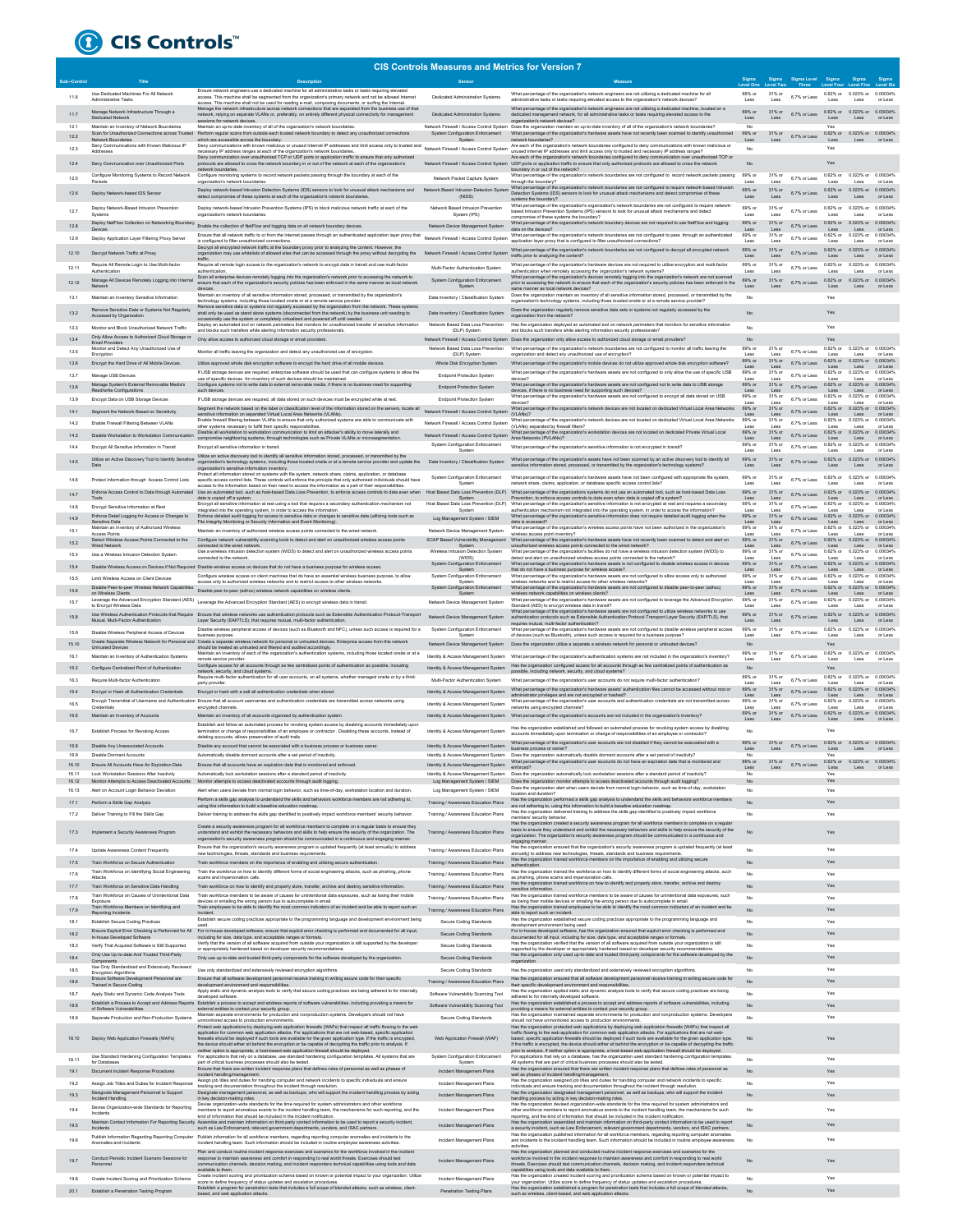

## **CIS Controls Measures and Metrics for Version 7**

|  | vio vviinvis meesvits and men vs ivi velsivil. |                                                                                                  |                                                                                                                                                                                                                                                                                                       |                           |                                                                                                                                                                                                                                                                                                                             |                    |                    |                      |                                          |         |       |
|--|------------------------------------------------|--------------------------------------------------------------------------------------------------|-------------------------------------------------------------------------------------------------------------------------------------------------------------------------------------------------------------------------------------------------------------------------------------------------------|---------------------------|-----------------------------------------------------------------------------------------------------------------------------------------------------------------------------------------------------------------------------------------------------------------------------------------------------------------------------|--------------------|--------------------|----------------------|------------------------------------------|---------|-------|
|  | Sub-Control                                    | Title                                                                                            | <b>Description</b>                                                                                                                                                                                                                                                                                    | Sensor                    | Measure                                                                                                                                                                                                                                                                                                                     | Siama<br>Level One | Sigma<br>Lovel Two | Sigma Level<br>Three | Sigma<br>Level Four Level Five Level Six | Sinma i | Sigma |
|  | 20.2                                           | Conduct Regular External and Internal Penetration<br>Tests                                       | Conduct regular external and internal penetration tests to identify vulnerabilities and attack vectors that can be<br>used to exploit enterprise systems successfully.                                                                                                                                | Penetration Testing Plans | Has the organization conducted regular external and internal penetration tests to identify vulnerabilities and<br>attack vectors that can be used to exploit enterprise systems successfully.                                                                                                                               | No                 |                    |                      | Yes                                      |         |       |
|  | 20.3                                           | Perform Periodic Red Team Exercises                                                              | Perform periodic Red Team exercises to test organizational readiness to identify and stop attacks or to respond<br>quickly and effectively.                                                                                                                                                           | Penetration Testing Plans | Has the organization performed periodic Red Team exercises to test organizational readiness to identify and<br>stop attacks or to respond quickly and effectively.                                                                                                                                                          | No.                |                    |                      | Yes                                      |         |       |
|  | 20.4                                           | Include Tests for Presence of Unprotected System<br>Information and Artifacts                    | Include tests for the presence of unprotected system information and artifacts that would be useful to attackers.<br>including network diagrams, configuration files, older penetration test reports, e-mails or documents containing<br>passwords or other information critical to system operation. | Penetration Testing Plans | Has the organization included tests for the presence of unprotected system information and artifacts that would<br>be useful to attackers, including network diagrams, configuration files, older penetration test reports, e-mails or<br>documents containing passwords or other information critical to system operation. | No.                |                    |                      | Yes                                      |         |       |
|  | 20.5                                           | Create Test Bed for Elements Not Typically Tested<br>in Production                               | Create a test bed that mimics a production environment for specific penetration tests and Red Team attacks<br>against elements that are not typically tested in production, such as attacks against supervisory control and data<br>acquisition and other control systems.                            | Penetration Testing Plans | Has the organization created a test bed that mimics a production environment for specific penetration tests and<br>Red Team attacks against elements that are not typically tested in production, such as attacks against<br>supervisory control and data acquisition and other control systems.                            | No.                |                    |                      | Yes                                      |         |       |
|  | 20.6                                           | Use Vulnerability Scanning and Penetration Testing<br>Tools in Concert                           | Use vulnerability scanning and penetration testing tools in concert. The results of vulnerability scanning<br>assessments should be used as a starting point to quide and focus penetration testing efforts.                                                                                          | Penetration Testing Plans | Has the organization used vulnerability scanning and penetration testing tools in concert. The results of<br>vulnerability scanning assessments should be used as a starting point to guide and focus penetration testing<br>efforts                                                                                        | No                 |                    |                      | Yes                                      |         |       |
|  | 20.7                                           | Fogure Results from Penetration Test are<br>Documented Using Open, Machine-readable<br>Standards | Wherever possible, ensure that Red Teams results are documented using open, machine-readable standards<br>(e.g., SCAP). Devise a scoring method for determining the results of Red Team exercises so that results can be<br>compared over time.                                                       | Penetration Testing Plans | Has the organization, wherever possible, ensured that Red Teams results are documented using open, machine-<br>readable standards (e.g., SCAP). Devise a scoring method for determining the results of Red Team exercises so<br>that results can be compared over time.                                                     | No.                |                    |                      | Yes                                      |         |       |
|  | 20.8                                           | Control and Monitor Accounts Associated with<br><b>Penetration Testing</b>                       | Any user or system accounts used to perform penetration testing should be controlled and monitored to make<br>sure they are only being used for legitimate purposes, and are removed or restored to normal function after<br>testing is over.                                                         | Penetration Testing Plans | Has the organization ensured that any user or system accounts used to perform penetration testing should be<br>controlled and monitored to make sure they are only being used for legitimate purposes, and are removed or<br>restored to normal function after testing is over.                                             | No.                |                    |                      | Yes                                      |         |       |

**Contact Information**<br>21 Tech Valley Drive<br>East Greenbush, NY 12061<br>518.266.3460<br>controlsinfo@cisecurity.org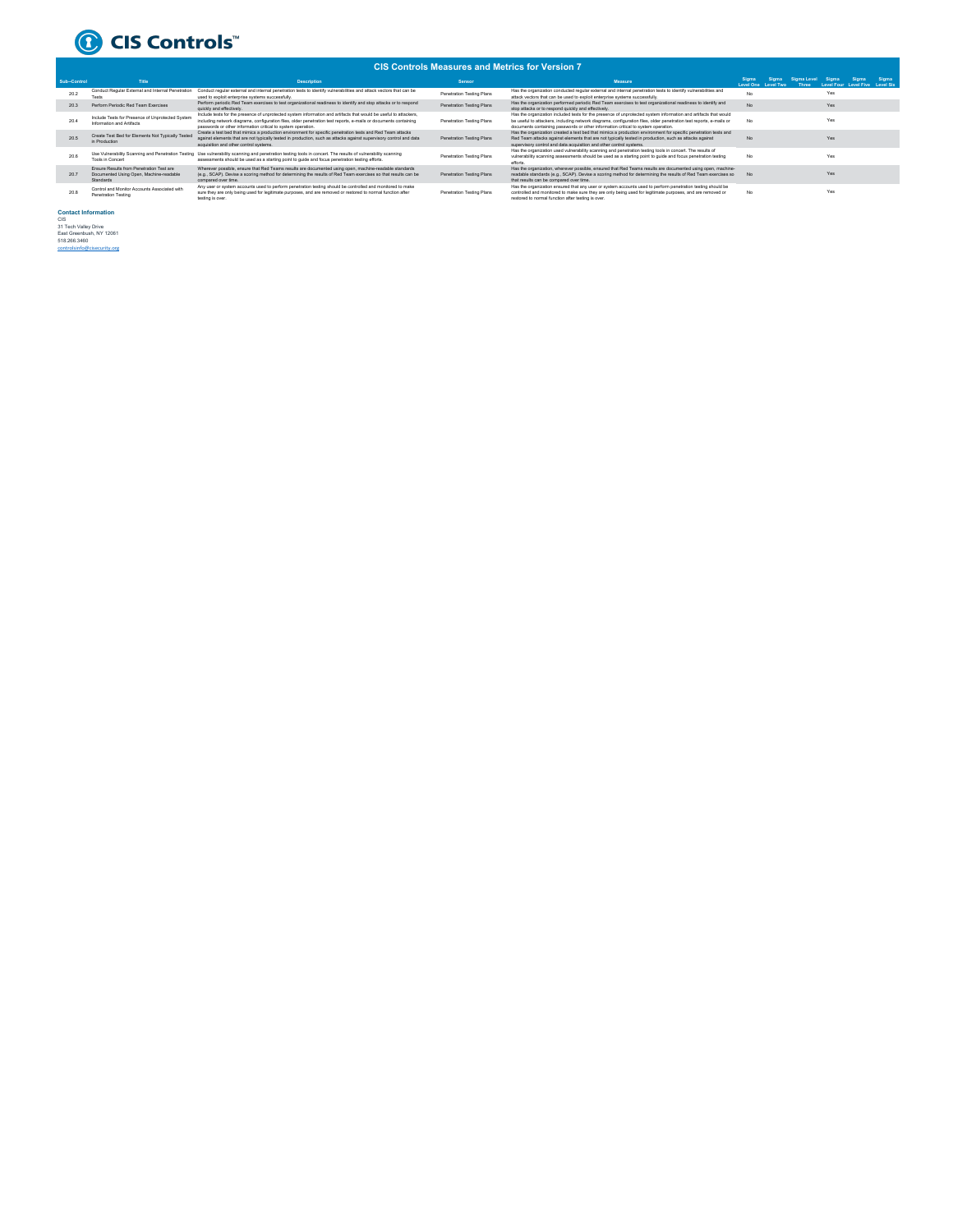

## **License for Use**

This work is licensed under a Creative Commons Attribution-Non Commercial-No Derivatives 4. nd/4.0/legalcode

To further clarify the Creative Commons license related to the CIS ControlsTM content, you are outside of your organization for non-commercial purposes only, provided that (i) appropriate credit the CIS Controls, you may not distribute the modified materials. Users of the CIS Controls frame order to ensure that users are employing the most up to date guidance. Commercial use of the C